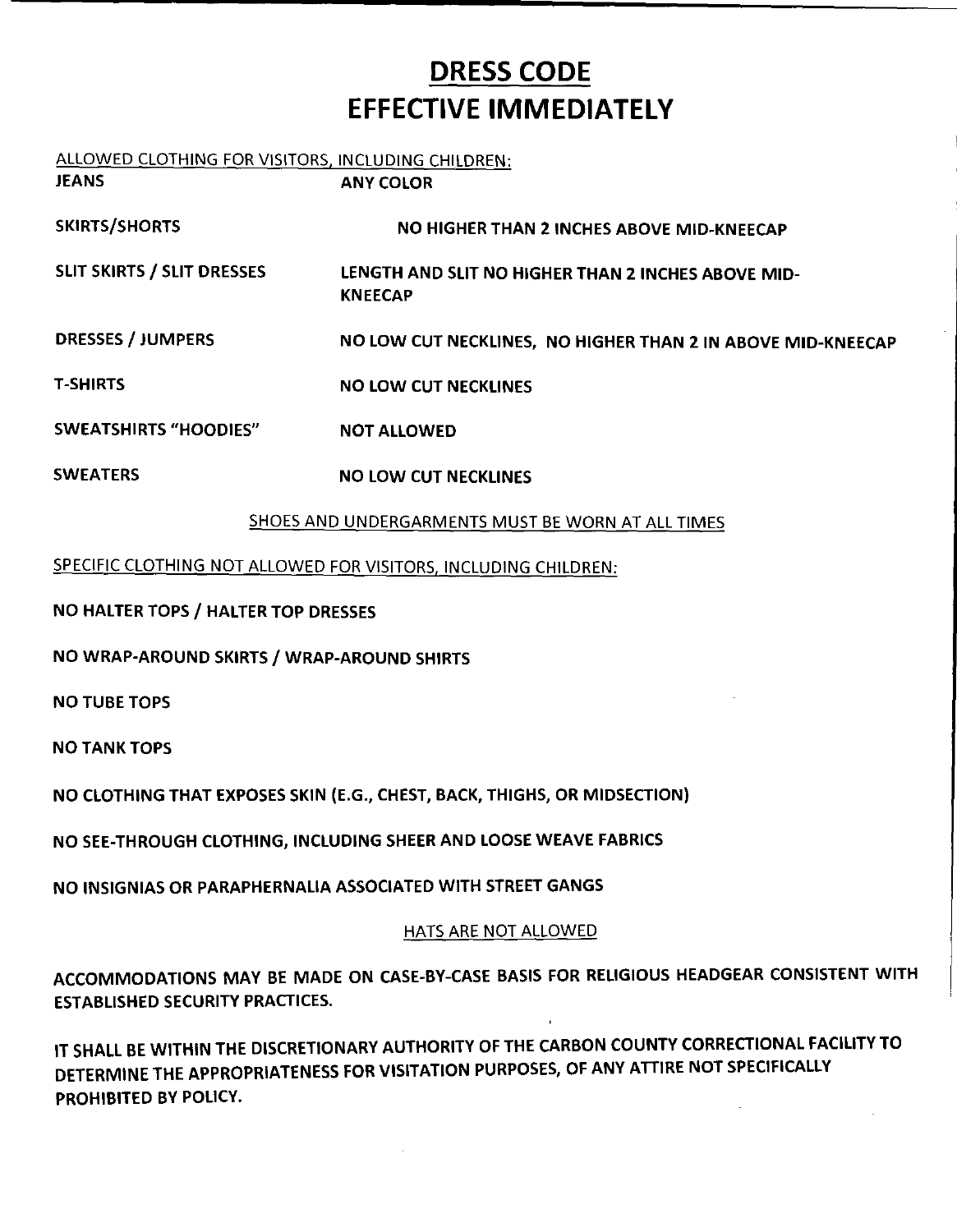### CCCF CLEARANCE CHECK INFORMATION REQUEST

Please print the following information legibly. Enter N/A in any space that does not apply. All information will be maintained confidentially, but must be provided in order to complete o clearance check Falsification or omission of pertinent information will be considered as justification for disapproval. It is the responsibility of the requestor to initiate renewal of all clearances. Applicant shall submit this request form to the facility. Use additional sheets if necessary.

| Category: (check one)                                    |                                                                                     |                     |                                                                                                                                |                                     |                                               |
|----------------------------------------------------------|-------------------------------------------------------------------------------------|---------------------|--------------------------------------------------------------------------------------------------------------------------------|-------------------------------------|-----------------------------------------------|
|                                                          |                                                                                     |                     | Contract service provider (Medical, Mental Health, Therapeutic or Contract Chaplaincy)                                         |                                     |                                               |
| Volunteer Program                                        |                                                                                     |                     |                                                                                                                                |                                     |                                               |
| Public Visitor (Ministry)                                |                                                                                     |                     |                                                                                                                                |                                     |                                               |
| Public Visitor (Government)                              |                                                                                     |                     |                                                                                                                                |                                     |                                               |
|                                                          |                                                                                     |                     |                                                                                                                                |                                     |                                               |
| Public Visitor (Criminal Justice Agency)                 |                                                                                     |                     |                                                                                                                                |                                     |                                               |
| Official Visitor (PA Prison Society)                     |                                                                                     |                     |                                                                                                                                |                                     |                                               |
| Official Visitor (Government)                            |                                                                                     |                     |                                                                                                                                |                                     |                                               |
| Organization                                             |                                                                                     |                     |                                                                                                                                |                                     |                                               |
| Intern/Extern                                            |                                                                                     |                     |                                                                                                                                |                                     |                                               |
| <b>Reentry Services</b>                                  |                                                                                     |                     |                                                                                                                                |                                     |                                               |
| Other (identify) ____                                    |                                                                                     |                     |                                                                                                                                |                                     |                                               |
|                                                          |                                                                                     |                     |                                                                                                                                |                                     |                                               |
| Initial clearance request: ()                            |                                                                                     |                     |                                                                                                                                |                                     |                                               |
| Renewalrequest: ()                                       |                                                                                     | Purpose of Visit__  |                                                                                                                                |                                     |                                               |
|                                                          |                                                                                     |                     |                                                                                                                                |                                     |                                               |
|                                                          |                                                                                     |                     |                                                                                                                                |                                     |                                               |
|                                                          |                                                                                     |                     |                                                                                                                                |                                     | $\_$ Abbreviation if applicable $(\_\_\_\_\_$ |
|                                                          |                                                                                     |                     |                                                                                                                                |                                     |                                               |
|                                                          |                                                                                     |                     |                                                                                                                                |                                     |                                               |
| Last                                                     |                                                                                     | First               |                                                                                                                                | Complete                            |                                               |
| $\sim 10^{11}$<br>Name                                   | $\mathcal{L}^{\text{max}}_{\text{max}}$ and $\mathcal{L}^{\text{max}}_{\text{max}}$ |                     |                                                                                                                                |                                     |                                               |
|                                                          |                                                                                     |                     |                                                                                                                                |                                     |                                               |
|                                                          |                                                                                     |                     |                                                                                                                                |                                     |                                               |
|                                                          |                                                                                     |                     |                                                                                                                                |                                     |                                               |
|                                                          |                                                                                     |                     | Sex _______ Race (circle) W B   A Reight _____ ft _____in Weight _______________ Ibs Eye Color __________ Hair Color _________ |                                     |                                               |
|                                                          |                                                                                     |                     |                                                                                                                                |                                     |                                               |
|                                                          |                                                                                     |                     |                                                                                                                                |                                     |                                               |
|                                                          |                                                                                     |                     |                                                                                                                                |                                     |                                               |
|                                                          |                                                                                     |                     |                                                                                                                                |                                     |                                               |
|                                                          |                                                                                     |                     | Place of Birth $\Box$ $\Box$ $\Box$ $\Box$ $\Box$ $\Box$ Email Address $\Box$ $\Box$ $\Box$ $\Box$ $\Box$ $\Box$ $\Box$        |                                     |                                               |
| Home Phone: (                                            |                                                                                     |                     |                                                                                                                                | ), where the contract $\mathcal{L}$ |                                               |
| Current Driver's License Info: State _______ () Operator |                                                                                     |                     |                                                                                                                                |                                     |                                               |
|                                                          |                                                                                     | ( ) ID only License |                                                                                                                                |                                     | No (                                          |
|                                                          |                                                                                     |                     |                                                                                                                                |                                     |                                               |
|                                                          |                                                                                     |                     | Previous Licenses (list all states & #'s that apply) State_______________ Operator/ID only number_                             |                                     |                                               |
|                                                          |                                                                                     |                     |                                                                                                                                |                                     |                                               |

I confirm that all information contained on this clearance request has been verified by me to be complete and accurate. I also agree to abide by all Facility rules and assume all risks which may result from the normal operation of a Correctional Facility.

Applicant Signature Date